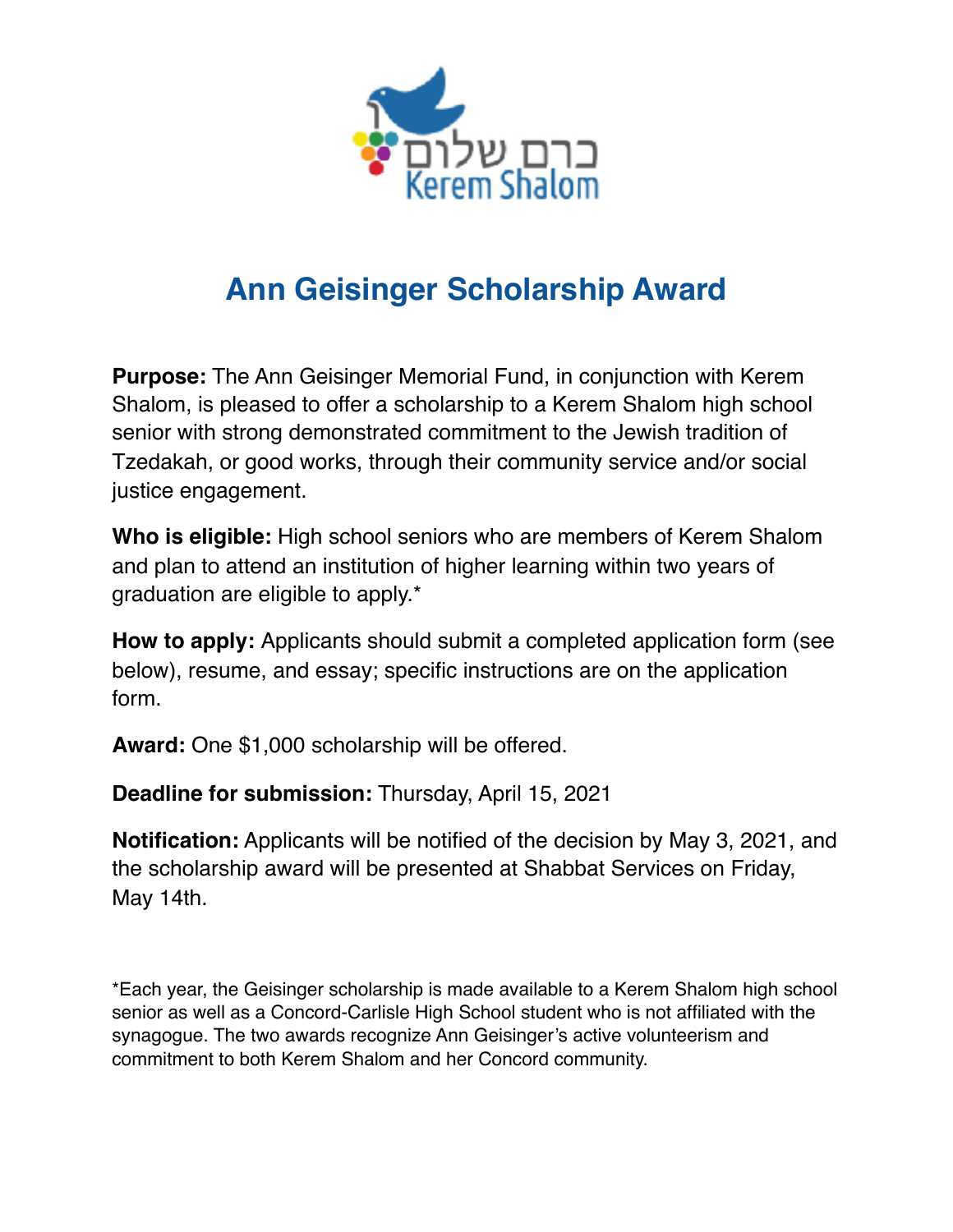## **KEREM SHALOM – ANN GEISINGER MEMORIAL FUND SCHOLARSHIP AWARD**

Please submit an essay (2-page, double-spaced max) describing your community service and/or social justice work and reflecting on how these experiences of Tzedakah have influenced your plans for college. A brief statement concerning your financial needs may also be submitted as part of your application (optional).

Email your essay, resume (limit 1-page double-sided), and this completed application form to: geisingeraward@keremshalom.org, ATTN: Jenifer Goldman Fraser, Chair, Ann Geisinger Memorial Fund. Application must be submitted no later than **April 15, 2021** for consideration.

| Applicant's Name and Home Address: | Name of High School: |
|------------------------------------|----------------------|
| Applicant's Email:                 | Applicant's Phone:   |
| Parent(s) Name(s):                 | Parent Email:        |
| Parent Home Phone:                 | Parent Cell Phone:   |